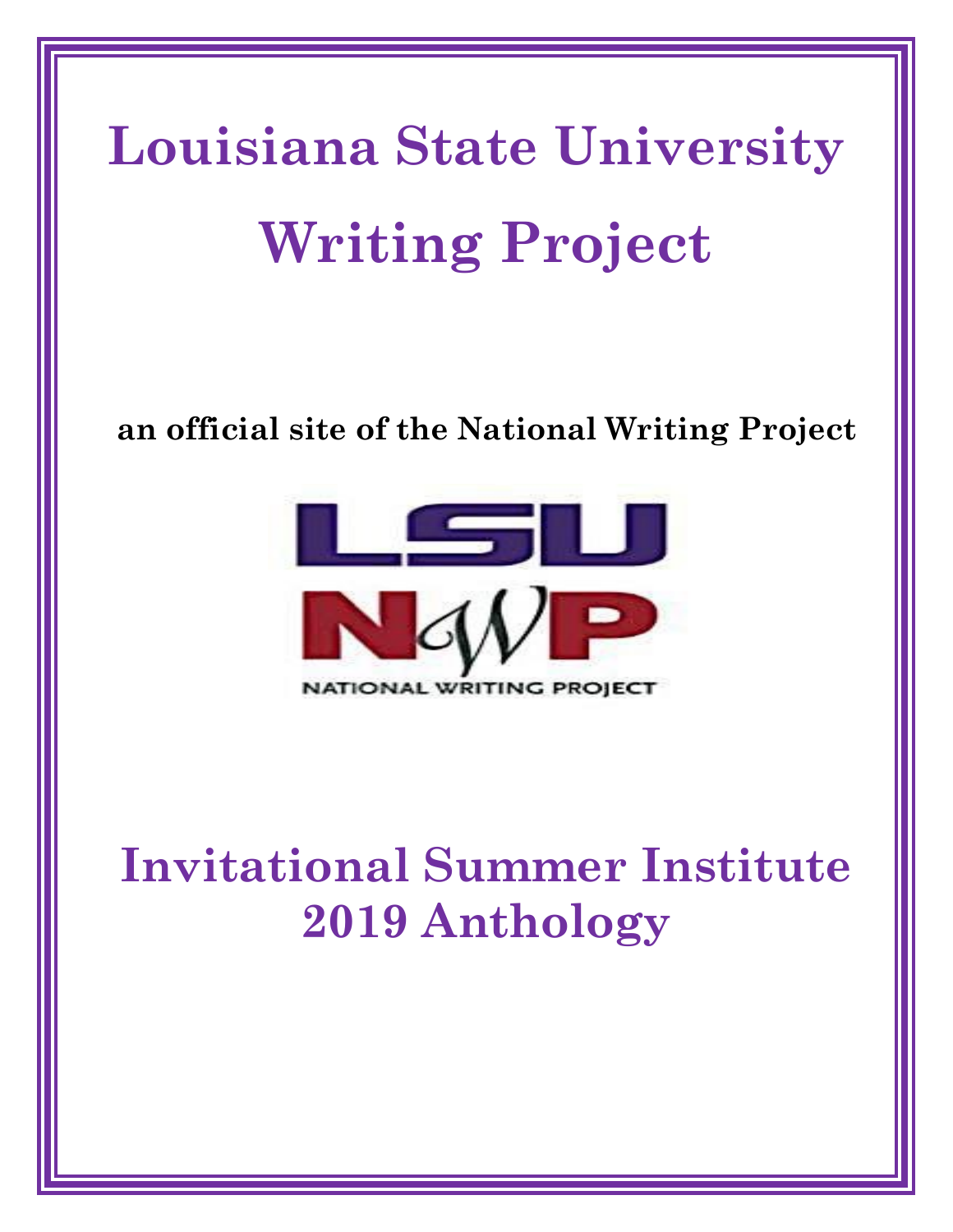# **Table of Contents**

| Margaret-Mary Sulentic Dowell & Sassy C. Wheeler |
|--------------------------------------------------|
|                                                  |
|                                                  |
| Alexandra Chenevert                              |
|                                                  |
|                                                  |
| Anna Maria Broussard                             |
|                                                  |
|                                                  |
| Chiquita Ollie                                   |
|                                                  |
| Joanna Gill                                      |
|                                                  |
|                                                  |
| Kayla Stansbury                                  |
|                                                  |
|                                                  |

*"Start writing, no matter what. The water does not flow until the faucet is turned on." ~ Louis L'Amour*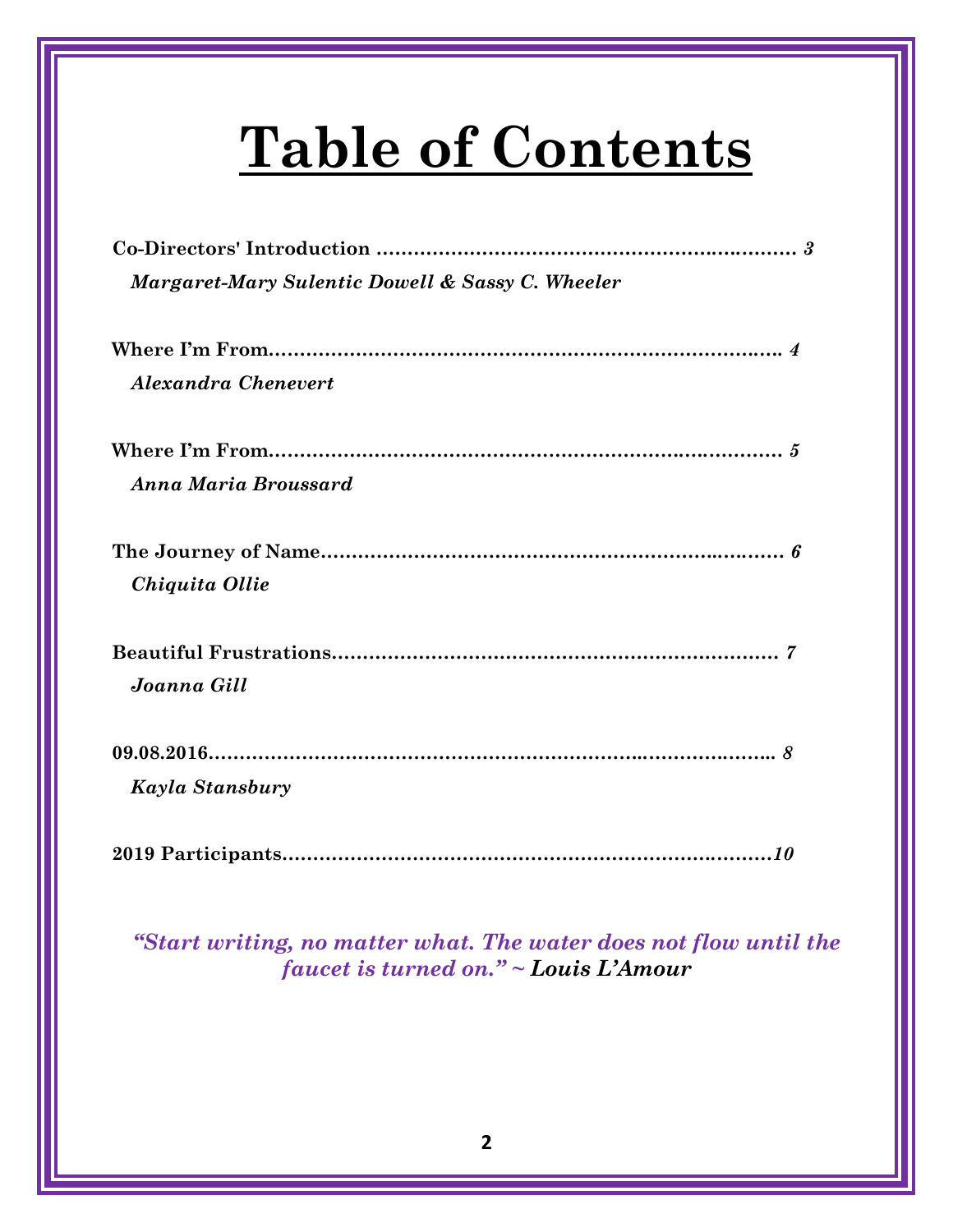#### **2019 LSU Writing Project Invitational Summer Institute**

*Introduction to the Anthology*

The foundation of the National Writing Project is the Invitational Summer Institute. Since 1985, Louisiana State University has been a site of the National Writing Project and in its tradition, again offered an Invitational Summer Institute in 2019. Sassy and Margaret-Mary, 2019 co-directors, worked with six diverse educators who came together, coalesced as a community of writers to share their expertise, develop as writers, and build knowledge about writing practice that will ultimately impact students from college-level students to early elementary students.

Building rapport and creating community within a group of distinct educators who come together for two short weeks during a summer requires mindfulness, responsiveness, and understanding of the individuals are the group. Creating community means you honor difference, and use the diversity within the group to play to strengths while promoting respect of the worldviews of others, and as facilitators, you attempt to silence your voice to encourage the development of others. In such an intimate setting, we feel all of us stretched ourselves and grew as writers and teachers of writing. Learning to listen to one another in a temporary shared space while promoting personal writing growth based on the National Writing Project tenet that teachers should be writers themselves before being teachers of writing. Through participation in the Louisiana State University Writing Project, another leadership cadre of teacher consultants was advanced, teachers who in turn, will promote and facilitate writing at their schools, districts, and university jobs.

As a site of the National Writing Project, the Louisiana State University Writing Project's Invitational Summer Institute 2019 was an accomplishment. In these pages, we share writing from 2019 Institute attendees. We invite you to enjoy these pieces and the writers they depict.

In Murfulentic Dowell

**Margaret-Mary Sulentic Dowell, PhD Sassy C. Wheeler, PhD Director, LSU Writing Project Co-Director, LSU Writing Project School of Education School of Education Louisiana State University Louisiana State University**

Ville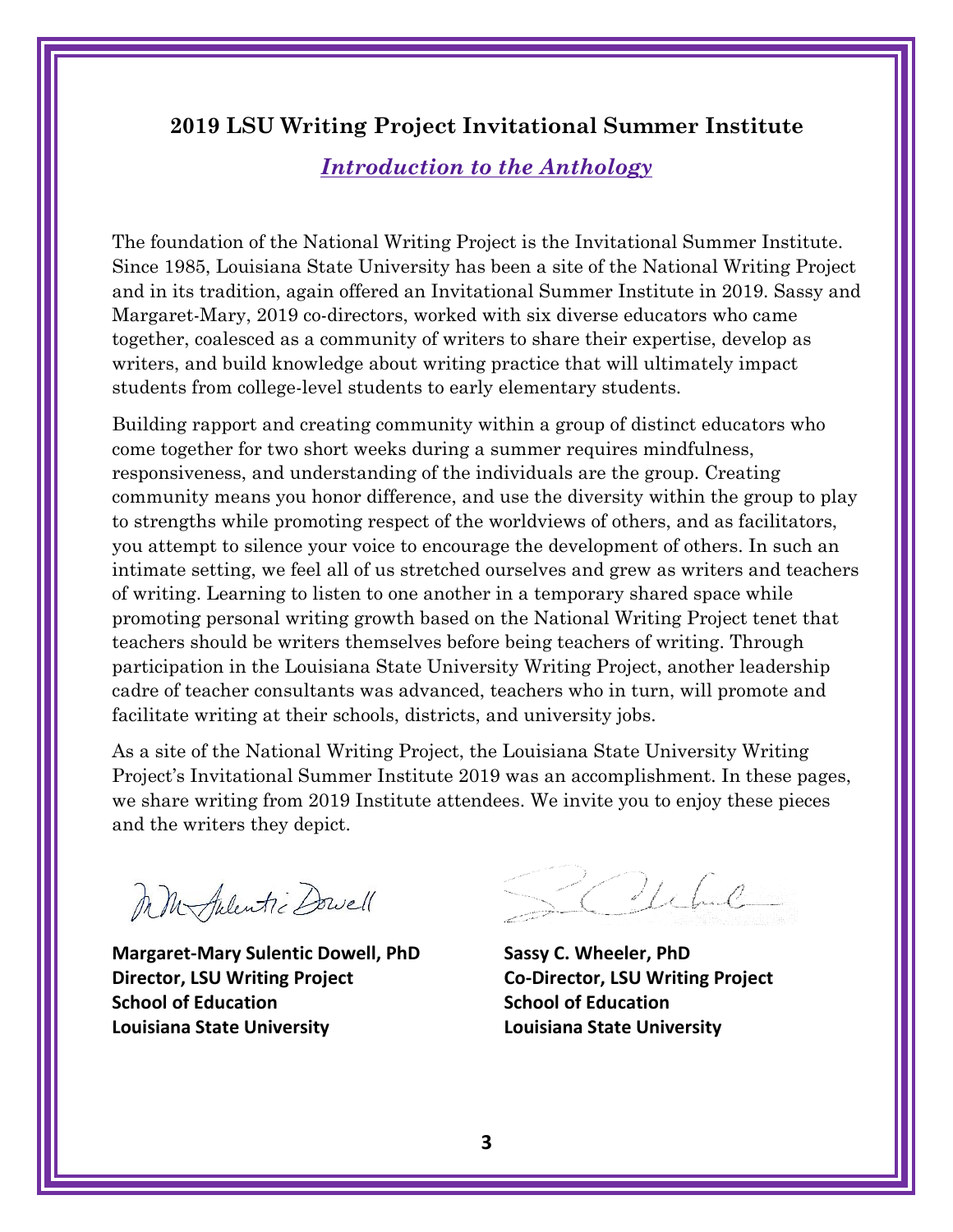#### **Where I'm From ~** *by Alexandra*

I am from sewing machines, Antique and new Curtains and dresses Things made for the mantle too

I am from lectures and speeches about education And how it is "the only thing you can have for yourself"

I am from Tony's Seafood Where crawfish prices are always skyrocket high

I am from hot Spring days At Louisiana Nursery because My mother "needs more green in the garden"

I am from Lydia's arms Where the dangers of the world Are always shielded

I am from sweat and tears

I am from strong genes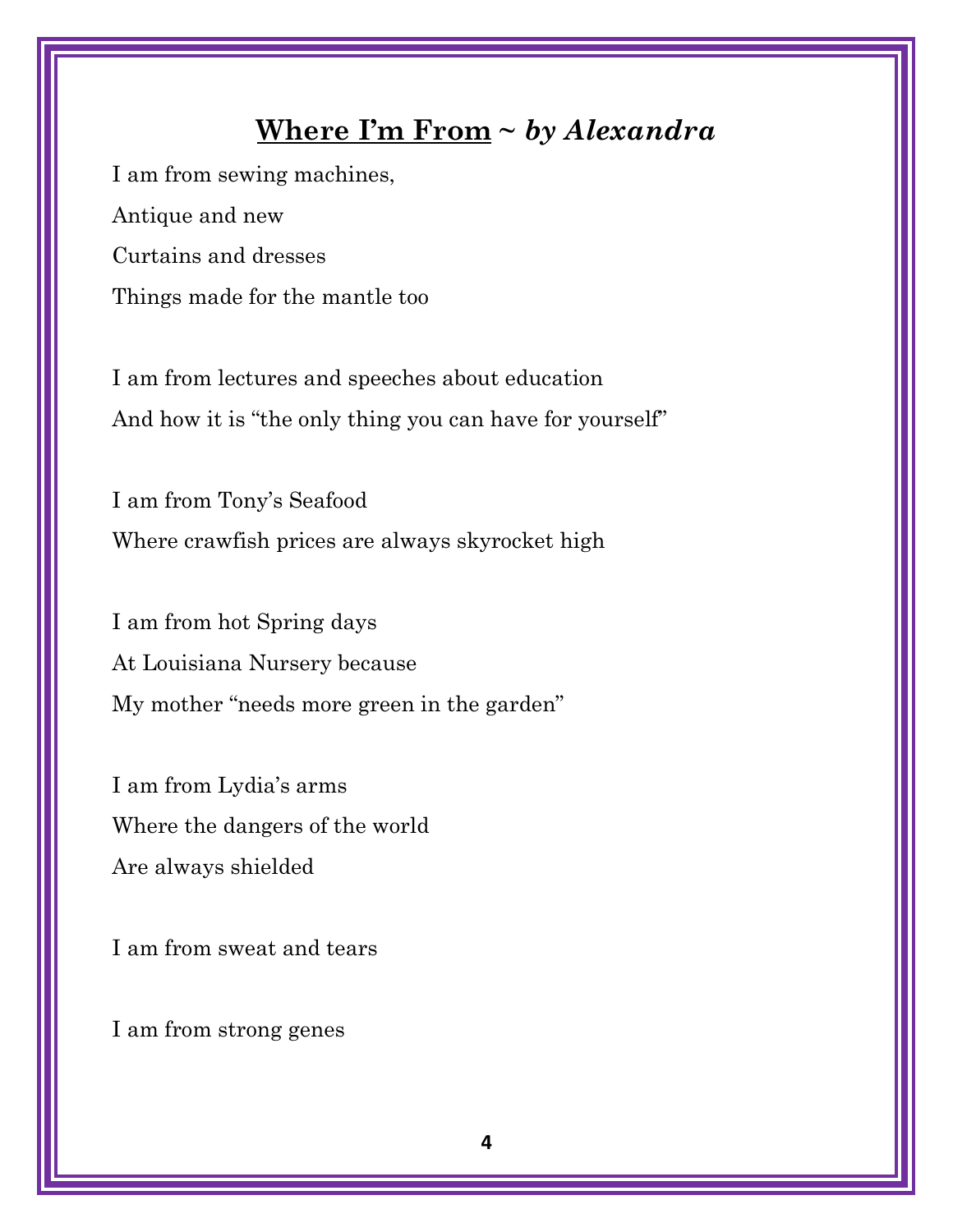#### **Where I'm From ~** *by Anna Maria*

I am from Louisiana cities: New Orleans, Baton Rouge Southern but not country

I am from card players and fortune tellers: gin rummy, blackjack, poker, tarot Mom taught me to read fortunes. Dad taught me to count cards.

I am from the theatre: onstage and off a performer, a director, a stagehand, a teacher I've built communities and played with poets. Speak the speech, I pray you…

I am from collaboration: whether it be sharing stories or recipes cooking together or performing together improvising, roleplaying, reading, chatting creating shared fantasies with friends and getting lost in other worlds sharing experience and loving together

I am from loud women and men: Italians who came to this country almost a century ago We aren't quiet; we don't know how to whisper. You can hear our laughter through walls and down hallways, saying the wrong thing at the right time. When I yell, their voices mingle with my own. That chorus is where I'm from.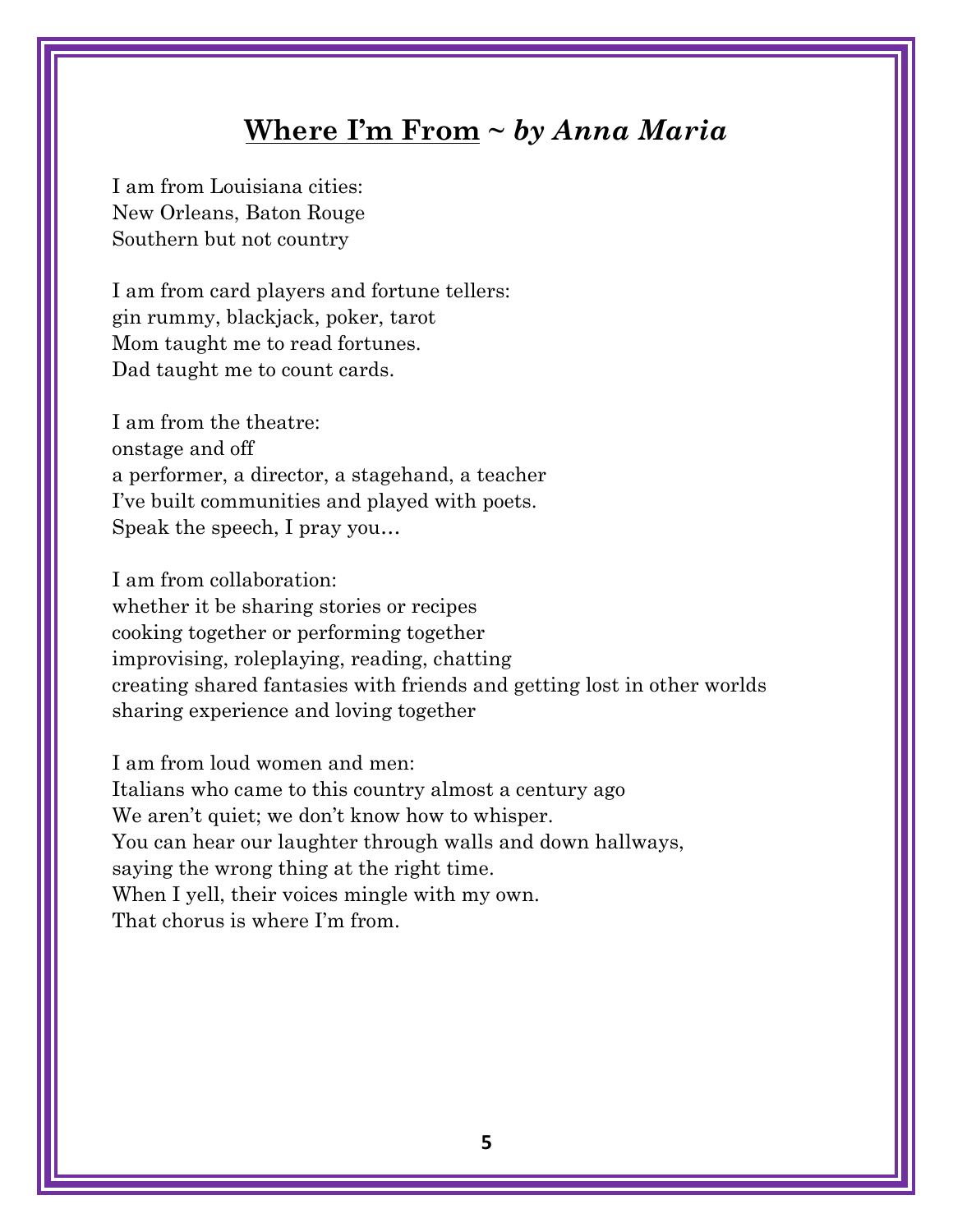### **The Journey of My Name ~** *by Chiquita*

Sweet Memories…… Chiquita, Quita moe meta, Banana Nana Fo Fana Phe Phi banana, CHIQUITA

As a little girl, my mother would sing this sweet melody to me. It made me smile, dance, and I felt so good inside! Chiquita Ollie was my name and my name was that song. Every morning I awake, I would ask, "Mommy, would you please sing my song?" On the way to the sitter, I would ask, "Mommy, would you please sing my song?" As she tucked me into bed at night, I would ask, "Mommy, would you please sing my song?" My mom gave my name "POWER" and to hear her sing it calmed the depth of my soul.

Reality Nightmare….. Chiquita, Quita moe meta, Banana Nana Fo Fana Phe Phi banana, CHIQUITA

As an adolescent, the sweet memories was buried deep, deep in my soul. I began to realize my name is not that great. Allow me to introduce myself, Hi. My name is Chiquita. Chiquita I would say. Strangers would always say, "Wait, how do you pronounce that?" Then, they responded, "Ohhhh, I got it! Your name is in the grocery store on the banana."

I am who I am…… Chiquita, Quita moe meta, Banana Nana Fo Fana Phe Phi banana, CHIQUITA

As an adult, I questioned my mom's name choice. How, Why, and What could she have possibly been thinking about!? I often wondered should I use my middle name to land the "perfect" job. Should I pretend to be something I am not? But, then I realize my name is nothing but great! You see my name does not make me, I make my name. I am who I am and knowing that makes me GREAT!!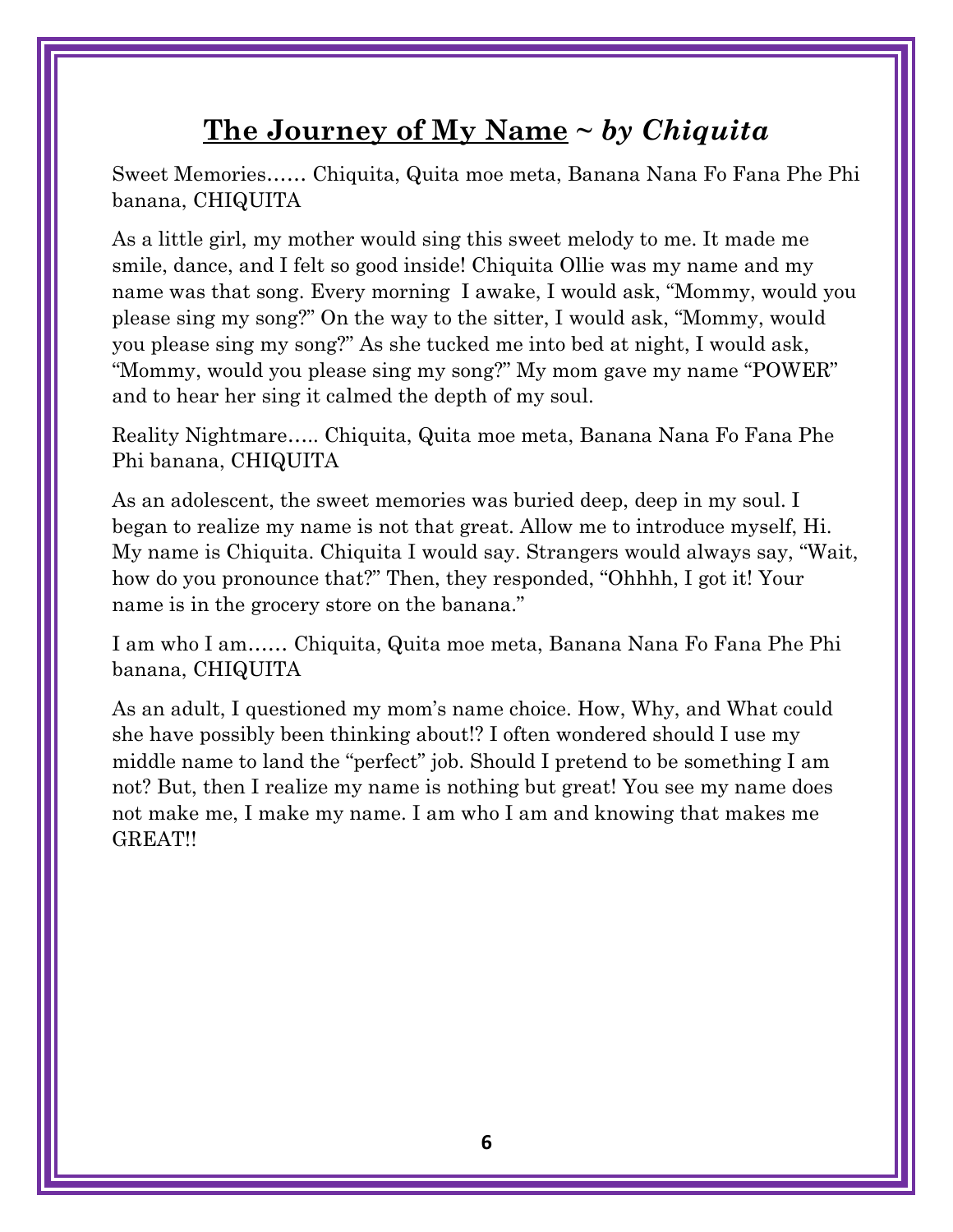#### **Beautiful Frustrations ~** *by Joanna*

Traffic, stress, roommates, expectations, homework, demands, weight, what to eat, waking up early,

what do they think, what do I think, what does God think, why am I not married, will I ever have kids, insecurities, fears, what ifs, thoughts, jealousy, gossip,

are they talking about me, will I get caught talking about them, justice, anger, the value of life, how people feel, how I feel, does it matter, do they care, do I care, why did I do that,

> surprised, disappointed, let down, ashamed, embarrassed, hiding, ignoring, running,

running away instead of to, will His arms be folded, will His back be turned, will I be left alone, will I be forgotten?

No!

I will rise up,

I will keep moving,

He never left,

He's not ashamed,

His love runs deep, peace, trust, faith, hope, purpose,

arms wide open, smile on His face, be still and know,

I never left, you're stronger now,

your dreams are coming,

be patient and rest,

be patient and trust,

you're where I'll use you,

mistakes are beautiful,

frustrations are beautiful,

because they lead you to me.

### **09.08.2016 ~** *by Kayla*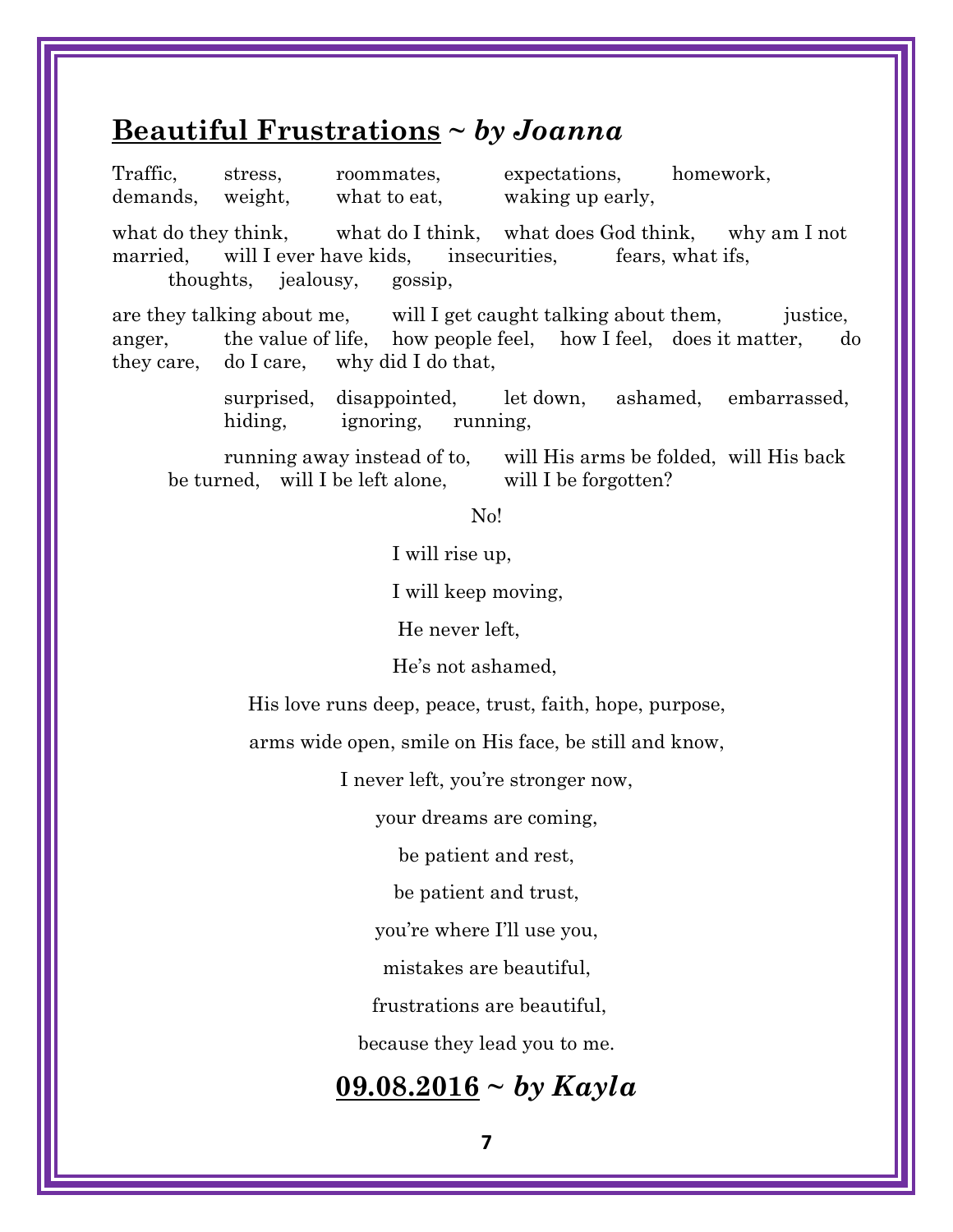"I just don't know on how many fronts we can fight a war."

West Wing stays on the TV during the school year. I've got zucchini and rice in a white bowl in my lap legs crossed on the couch.

"I just don't know on how many fronts we can fight a war." Joshua Lyman says to Toby Ziegler the camera zooms in on their taught and tired faces.

I feel outflanked. temperatures inch higher and the AC in my classroom can't keep up. I check my phone to see which of my former students was pepper sprayed at the rally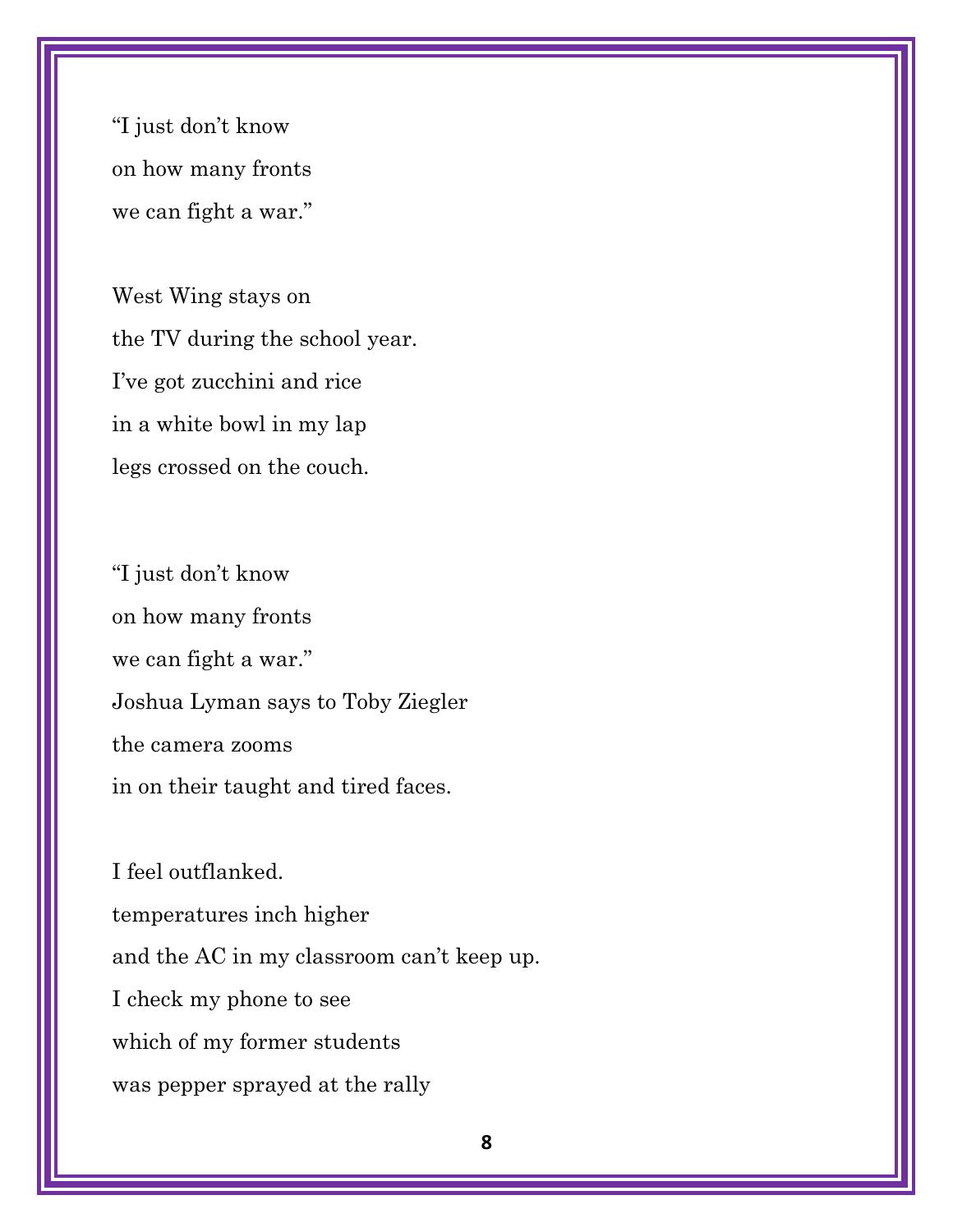#### yesterday.

I wasn't there because we needed groceries and Matthew was working a double. My lesson plans are due Monday morning but half of my students are still in transition from the flood.

This is my first year teaching. "I just don't know on how many fronts we can fight a war."